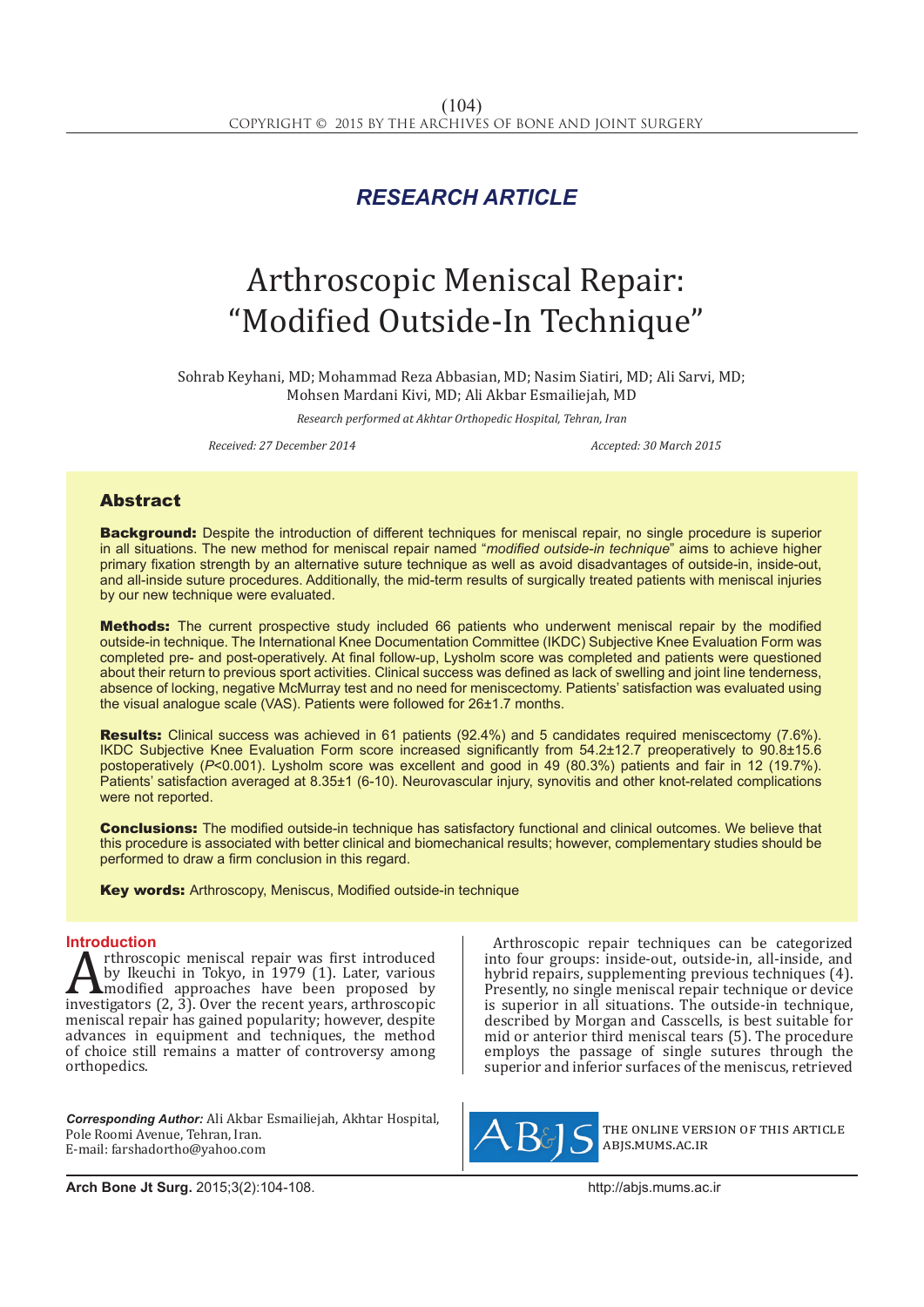

**Figure 1. a) A meniscal tear. b) The needle is inserted and PDS suture is passed through the outer and inner parts of the meniscus tear by the needle. c) The suture is held by a grasper passed through the other portal. d) The needle is withdrawn to the outer membrane of the capsule, then re-inserted parallel to the first site of insertion toward the joint and perpendicular to the tear. e) The suture is pilled through the needle outside the joint space. f) The suture is tied outside the joint and the sliding knot is placed on the periphery of the meniscus by a knot pusher. g) The tie is locked with four sequential half-hitches and tails are cut intraarticularly.**

and tied in a Mulberry knot, and finally ligated over the capsule (5). In the all-inside technique, a posterior cannula and Linvatec spectrum suture hook is applied to pass the suture through the posterior horn for all inside ligation (6). The technique is particularly useful for posterior horn tears, to limit the chance of neurovascular injury and improve tissue re-approximation. However, this approach is indicated for posterior meniscal injuries within 2 mm of the joint capsule and can be difficult because of the size of the cannula and passage of the needle through the tight joint space (6).

Bearing in mind the shortcomings of the aforementioned techniques, the "modified outside-in technique" was designed to attain higher primary fixation strength by a suturing technique and avoid drawbacks associated with outside-in, inside-out, and all-inside suture procedures. In our study we have also reported the mid-term results of patient management with meniscal injuries applying our new technique.

#### **Methods**

Meniscal tears were diagnosed in 82 consecutive patients from March 2012 to April 2013 in Akhtar Orthopedic Hospital. Candidates with tears in the white-white zone of Copper's classification, posterior horn tears of medial or lateral meniscus, arthritis at the time of surgery and history of meniscal surgery were excluded. Ethical committee approval and patient informed consent were obtained. Clinical examination and magnetic resonance imaging evaluations were done to identify meniscal tears. Patients with arthroscopic findings of degenerative meniscal ruptures were excluded. Length of tear, number of sutures and duration of the operations were recorded. International Knee

Documentation Committee (IKDC) Subjective Knee Evaluation Form and Lysholm scores were completed and anterior tibial displacement was measured by KT-2000 pre-operatively.

#### *Surgical Technique*

Arthroscopy of the knee joint is performed through anteromedial (medial to the patellar tendon) and anterolateral (lateral to the patellar tendon) portals. Through one portal the surgical field is visualized, while through the other, the surgical procedure is performed. The length of the meniscal tear determined the number of sutures needed. Suture material employed was No: 0 PDS (Ethicon, San Angelo, TX, USA).

Technical steps are illustrated in Figure 1. The modified outside-in technique employs a vertical or horizontal loop suture with one needle (18 gauge). After initial inspection of the joint, and shaving and rasping of the ruptured area of the meniscus and the fat pad, the needle is passed from outside the capsule towards the joint and perpendicular to the tear line within the most inferior surface of the meniscus and is exited from the superior surface of the innermost segment of the ruptured meniscus. The suture is then passed through the needle into the joint and held by a grasper, introduced through the second portal. Thereafter, the needle is withdrawn to the outer membrane of the capsule (the space between the capsule and subcutaneous tissue) while the suture is still within the needle [Figure 2]. The needle is reinserted parallel to the initial site of insertion within the most superior surface of the meniscus (the same plane as the first), towards the joint and perpendicular to the tear line. A grasper is introduced through the portal to pull the suture through the needle outside the joint

THE ARCHIVES OF BONE AND JOINT SURGERY. ABJS.MUMS.AC.IR ARTHROSCOPIC MENISCAL REPAIR: "MODIFIED OUTSIDE-IN TECHNIQUE" VOLUME 3. NUMBER 2. APRIL 2015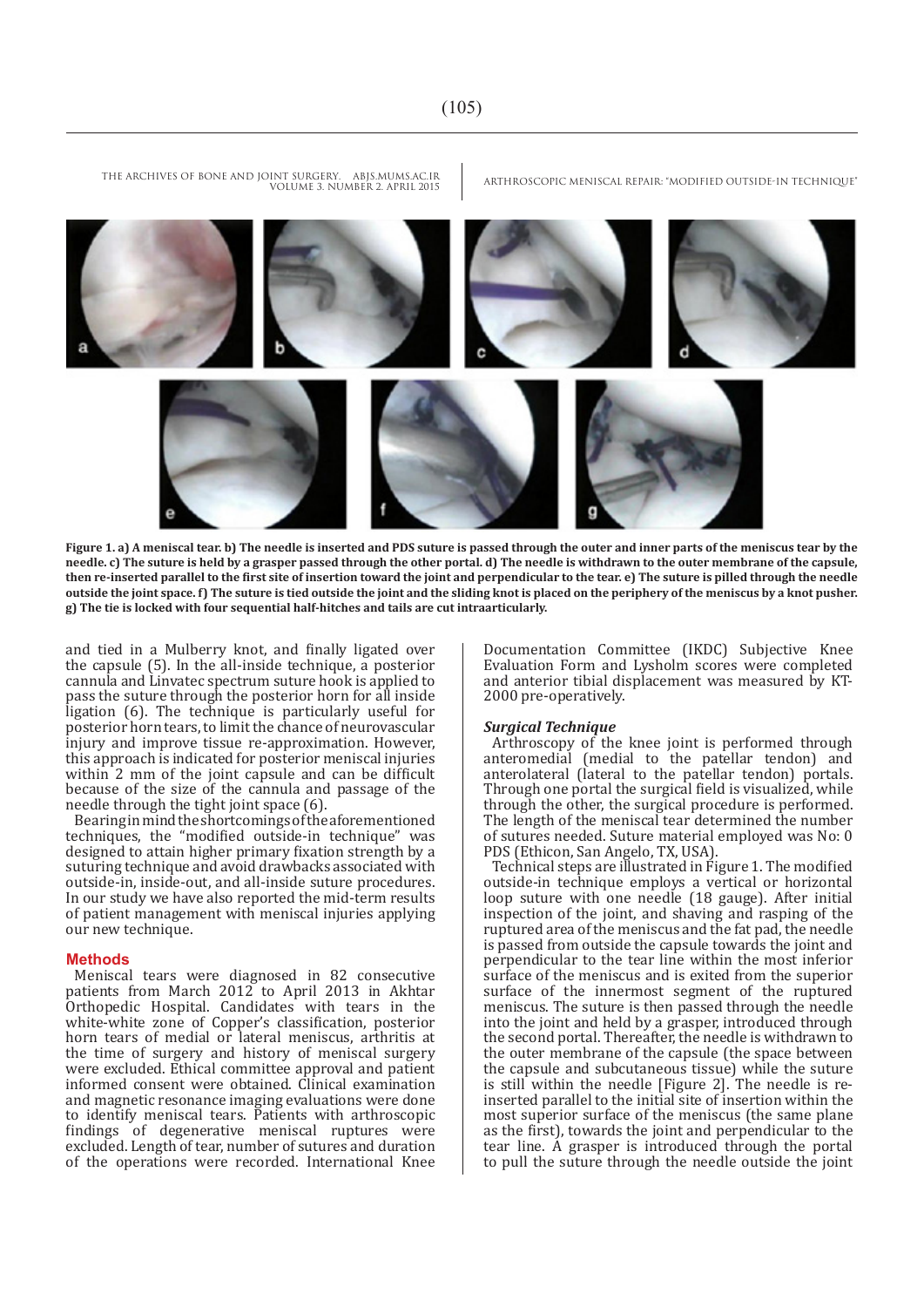VOLUME 3. NUMBER 2. APRIL 2015



**Figure 2. Schematic view of the needle that is withdrawn to the outer membrane of the capsule and will be re-inserted parallel to the initial site of insertion toward the joint and perpendicular to the tear line.**

space, having withdrawn the needle. The free ends of the suture, both within the same portal through a cannula (in order to avoid the entrapment of soft tissue in the sutures), are tied outside the joint. The sliding knot is placed on the meniscus by a knot pusher and locked with two non-sliding knots. After ligation, the suture tails are cut intra-articularly with scissors and the process is repeated as many times as necessary to stabilize the tear.

Post-operative management included immobilization for 10 to 14 days. Touch-down weight bearing was

THE ARCHIVES OF BONE AND JOINT SURGERY. ABJS.MUMS.AC.IR ARTHROSCOPIC MENISCAL REPAIR: "MODIFIED OUTSIDE-IN TECHNIQUE"

allowed for the first two weeks, partial weight bearing after 2 to 4 weeks and full weight bearing after 4 to 6 weeks. Candidates were allowed to perform sport activities after 6 months.

Clinical success was defined as lack of swelling and joint line tenderness, absence of locking, negative McMurray test and no need for meniscectomy. At final follow up, the IKDC Subjective Knee Evaluation Form and Lysholm scores were completed for patients with clinically successful outcomes. Anterior tibial displacement was measured for those with ACL reconstruction. Return to initial sport activity was noted. Patients' satisfaction was evaluated by the visual analogue scale (VAS). In this setting, zero indicated nil satisfaction and 10 as maximal satisfaction. Statistical analysis was performed utilizing SPSS ver. 16 software. Paired t-test was used to compare the pre- and post-operative IKDC Subjective Knee Evaluation Form and Lysholm scores and anterior tibial displacement. *P*<0.05 was considered significant.

#### **Results**

 A total of 82 patients with meniscal tears (anterior and/or middle third) were enlisted in our study. Five patients were lost during follow up and 11 candidates were excluded because of intraoperative findings of degenerative meniscal changes. Data regarding the remaining 66 patients is presented in Table 1. Meniscectomy following initial meniscal repair due to persistent knee pain and locking was performed for 5 patients (7.6%). The other 61 patients had full range of knee motion with no complains of pain, tenderness, swelling and locking in their final follow up visit. McMurray test was negative in these patients. The procedure displayed 92.4% clinical success rate.

IKDC Subjective Knee Evaluation Form score improved significantly from  $54.2 \pm 12.7$  (48-69) preoperatively to 90.8±15.6 postoperatively (84-95) (*P*<0.001). The outcome of the Lysholm score was excellent and good in 49 (80.3%) patients and fair in 12 (19.7%). Patient

| Table 1. Demographic and operative data of the patients |                  |                |                        |
|---------------------------------------------------------|------------------|----------------|------------------------|
| No. of patients                                         |                  |                | 66                     |
| Age (years)                                             |                  |                | $24.2 \pm 5(19-34)$    |
| Sex                                                     | Female           |                | $\mathbf{0}$           |
|                                                         | Male             |                | 66                     |
| Location of rupture                                     | Medial meniscus  | Anterior third | 16                     |
|                                                         |                  | Middle third   | 31                     |
|                                                         | Lateral meniscus | Anterior third | 7                      |
|                                                         |                  | Middle third   | 12                     |
| ACL rupture                                             |                  |                | 52                     |
| Length of meniscal tear (cm)                            |                  |                | $2.92 \pm 0.7$ (1.3-4) |
| Number of sutures                                       |                  |                | $2.6\pm0.9(1-6)$       |
| Duration of surgery for meniscal repair (min)           |                  |                | 26.5±4.1 (23-33)       |
| Follow up (months)                                      |                  |                | $26 \pm 1.7$ (24-27)   |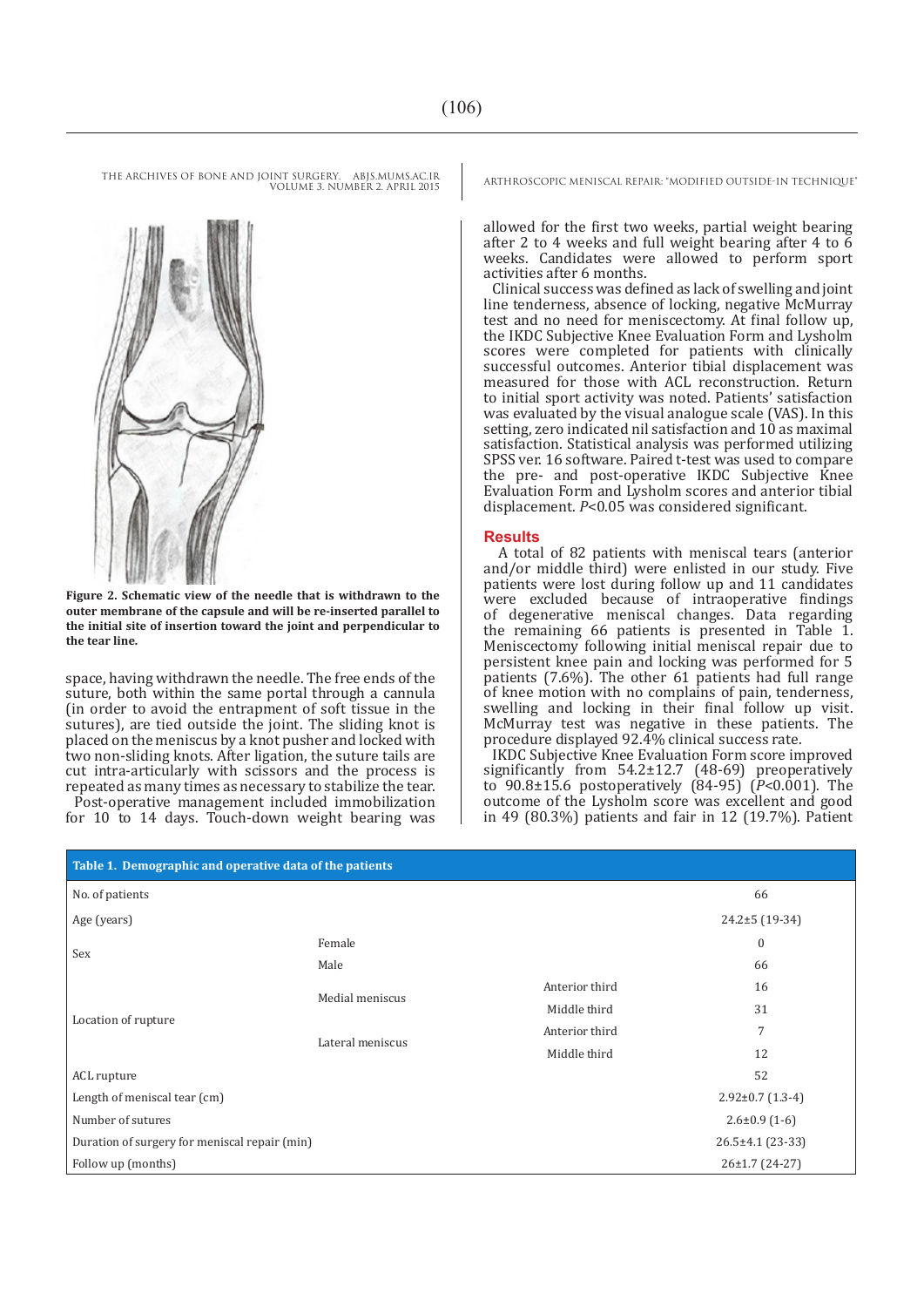THE ARCHIVES OF BONE AND JOINT SURGERY. ABJS.MUMS.AC.IR ARTHROSCOPIC MENISCAL REPAIR: "MODIFIED OUTSIDE-IN TECHNIQUE" VOLUME 3. NUMBER 2. APRIL 2015

satisfaction averaged at 8.35±1 (6-10). In all cases with ACL reconstruction, arthrometery demonstrated less than 3 mm anterior tibial displacement. No neurovascular injury, synovitis and other knot-related complications were documented.

#### **Discussion**

In the current study we introduced a new suture technique for meniscal repair (anterior and/or middle third) which produced encouraging preliminary outcomes. The novel technique is simple, safe, inexpensive, and after over 2 years of follow up, clinical success was achieved in a majority of the patients with optimal functional outcomes.

Prior investigators have proposed that arthroscopic meniscal repair may prevent early degenerative changes associated with meniscectomy and should be considered for peripheral and longitudinal tears, particularly in younger patients (7,8). Several studies have investigated the outcomes of meniscal repair by different techniques and various sutures, including suture-less procedures and found good clinical and functional outcomes. However, due to the lack of sufficient well-designed comparative studies, a heterogeneous patient population, and varying measurement methods, an optimal procedure with minimal complications, failure rates, and best clinical and functional outcomes remain controversial. Each procedure has specific advantages and disadvantages, documented in earlier studies.

The outside-in technique of arthroscopic meniscal repair is effective particularly for anterior horn and mid-third tears (4). It predictably avoids neurovascular injury without the need for a large posterior incision (9). However, difficulty of implicating perpendicular orientation of sutures for tears adjacent to the site of attachment of the posterior horn with accompanying risk of neurovascular injuries or cartilage damage exists (9).

The all-inside technique was developed to overcome the pitfalls of the outside-in re-fixation technique with promising biomechanical and short-term clinical results (10-16). However, opposing results have also been reported for meniscal tears with all-inside absorbable meniscal repair devices compared to traditional suture techniques. In an experimental study, Miller et al. repaired medial meniscal tears of both knees in 26 goats with three all-inside meniscal repair devices. They observed chondral injury in  $75\% - 100\%$  of knees operated on by all-inside devises; however, chondral injury was absent

in the control goats without meniscal repair. Miller et al. concluded that although the all-inside technique is quick and easily performed, the outcomes may not be as good as suture techniques (17).

In another experimental evaluation, meniscal repair with the fast-fix and inside-out suture technique in goat models was compared by Hospodar et al. Fast-fix meniscal repair was associated with inferior healing end results (18). Seil et al. analyzed the behavior of several all-inside fixation devices under cyclic loading and observed that these devices may fail under repetitive loading conditions (19). Hantes et al. compared the results of meniscal repair with outside-in, inside-out and all-inside techniques and observed meniscal healing in 100%, 95%, and 65% patients, respectively (20).

Considering the merits and demerits of the above mentioned techniques, the main aim of designing the "modified outside-in technique" was to achieve higher primary fixation strength by an alternative suture technique while entailing advantages of both outsidein and all-inside suture techniques and meniscal fenestration that promotes meniscal healing. Our new technique displayed good clinical, and functional outcomes without serious complication. The success rate was satisfactorily high and surgery was not excessively long. The technique is inexpensive compared to previous methods, especially the all-inside technique. The current study has its limitations. We did not compare our results with other techniques - which remains a future protocol. Additionally, the modified outside-in method is technically demanding with a slow learning curve because this technique requires arthroscopic knot tying skills that are not easy to perform.

Sohrab Keyhani MD Mohammad Reza Abbasian MD Nasim Siatiri MD Ali Sarvi MD Ali Akbar Esmailiejah MD Department of Orthopedic Surgery, Akhtar Hospital, Shahid Beheshti University of medical sciences, Tehran, Iran

Mohsen Mardani Kivi MD Department of Orthopedic Surgery, Guillan University of medical sciences, Tehran, Iran

#### **References**

- 1. Ikeuchi H. Trial and error in the development of instruments for endoscopic knee surgery. Orthop Clin North Am. 1982;13(2):255.
- 2. DeHaven KE. Meniscus repair: open versus arthroscopic. Arthroscopy. 1985;1(3):173-4.
- 3. Henning CE. Arthroscopic repair of meniscus tears. Orthopedics. 1983;6(9):1130-32.
- 4. Phillips BB. Arthroscopy of the lower extremity.

In: Canale ST, Beaty JH, eds. Campbell's Operative Orthopedics. 11th edition. Philadelphia: Mosby Elsevier; 2008:2832-42.

- 5. Morgan CD, Casscells W. Arthroscopic meniscus repair: a safe approach to the posterior horns. Arthroscopy. 1986;2(1):3-12.
- 6. Reigel CA, Mulhollan JS, Morgan CD. Arthroscopic all-inside meniscus repair. Clin Sports Med.